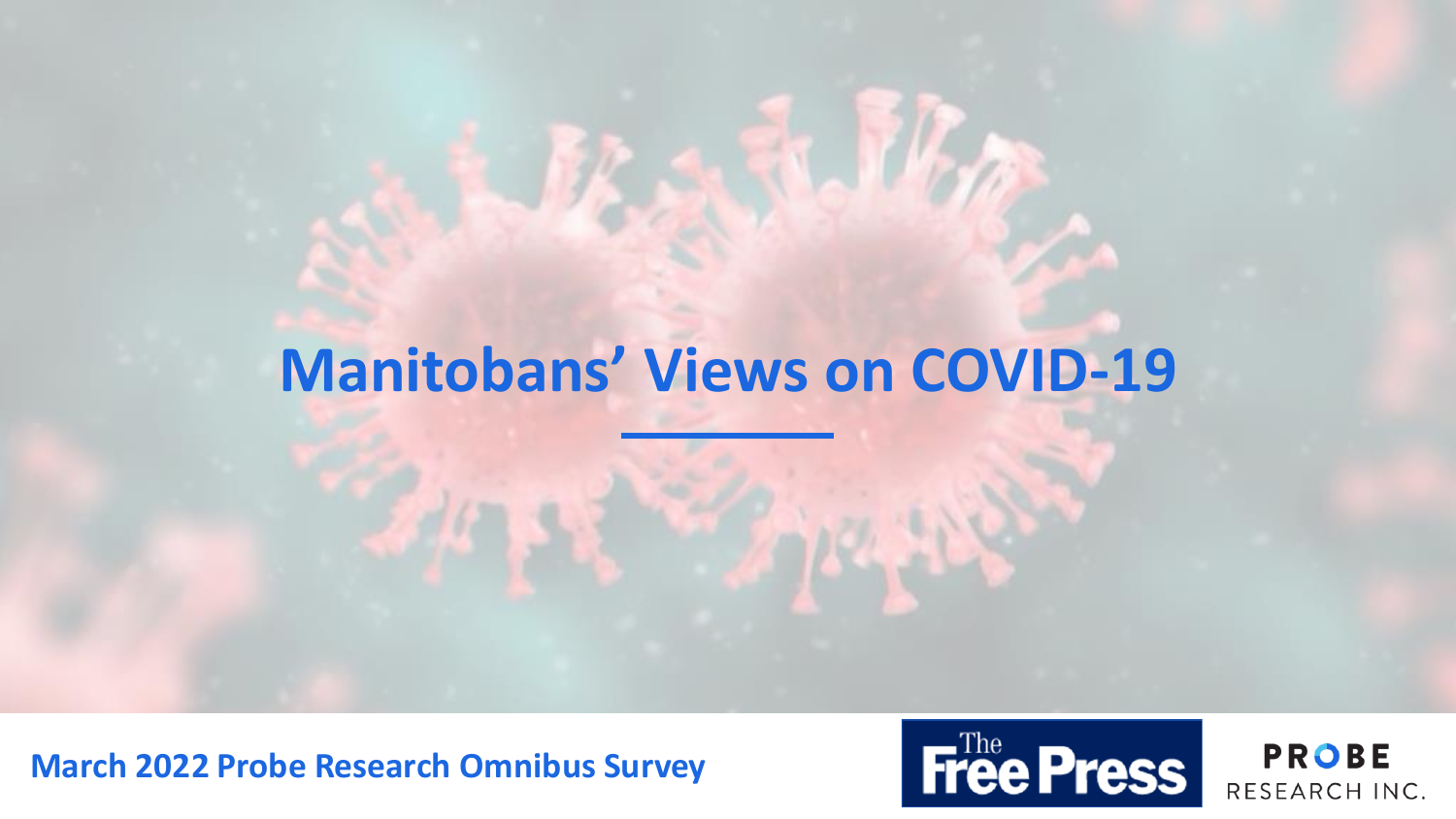# **Information:**

# **For More Key Findings**

A new Probe Research survey for the *Winnipeg Free Press* finds that while nearly one-half of Manitobans think the provincial government is lifting health restrictions too quickly, about one-quarter think re-opening is taking place at the right speed – and more than one in five feel it is not happening fast enough. Older Manitobans (especially older women), Winnipeg residents and those who support the opposition New Democratic Party are much more likely to think the restrictions are being lifted too quickly.

More than six in ten Manitobans expect to continue wearing face masks in public places for the foreseeable future, while three in ten are unlikely to do so now that this is no longer required and one in ten say it depends on the circumstances. Again, older Manitobans, women and those living in Winnipeg are more likely to continue masking up, while men under the age of 55 are much less inclined to do so.

#### **Curtis Brown Principal**

(204) 894-3298 curtis@probe-research.com

#### **Probe Research Inc.**

603 – 191 Lombard Ave. Winnipeg, MB R3B 0X1 (204) 926-6565

[www.probe-research.com](http://www.probe-research.com/)



While three-quarters expect public health restrictions to be part of our lives for the foreseeable future, the proportion of the population who strongly agree this will be the case has decreased significantly during the past six months. Women in all age groups and men over the age of 55 are more likely to expect some form of public health restrictions in the future.

The pandemic has shaken Manitobans' faith in the ability of governments to deal with major challenges, with three-quarters agreeing these public institutions are not well-equipped to deal with significant crises. Meanwhile, nearly nine in ten Manitobans agree the divisions caused by the pandemic will last for a long time. Manitobans are somewhat split on whether things will return to how they were prior to the pandemic, with a majority disagreeing that this will be the case.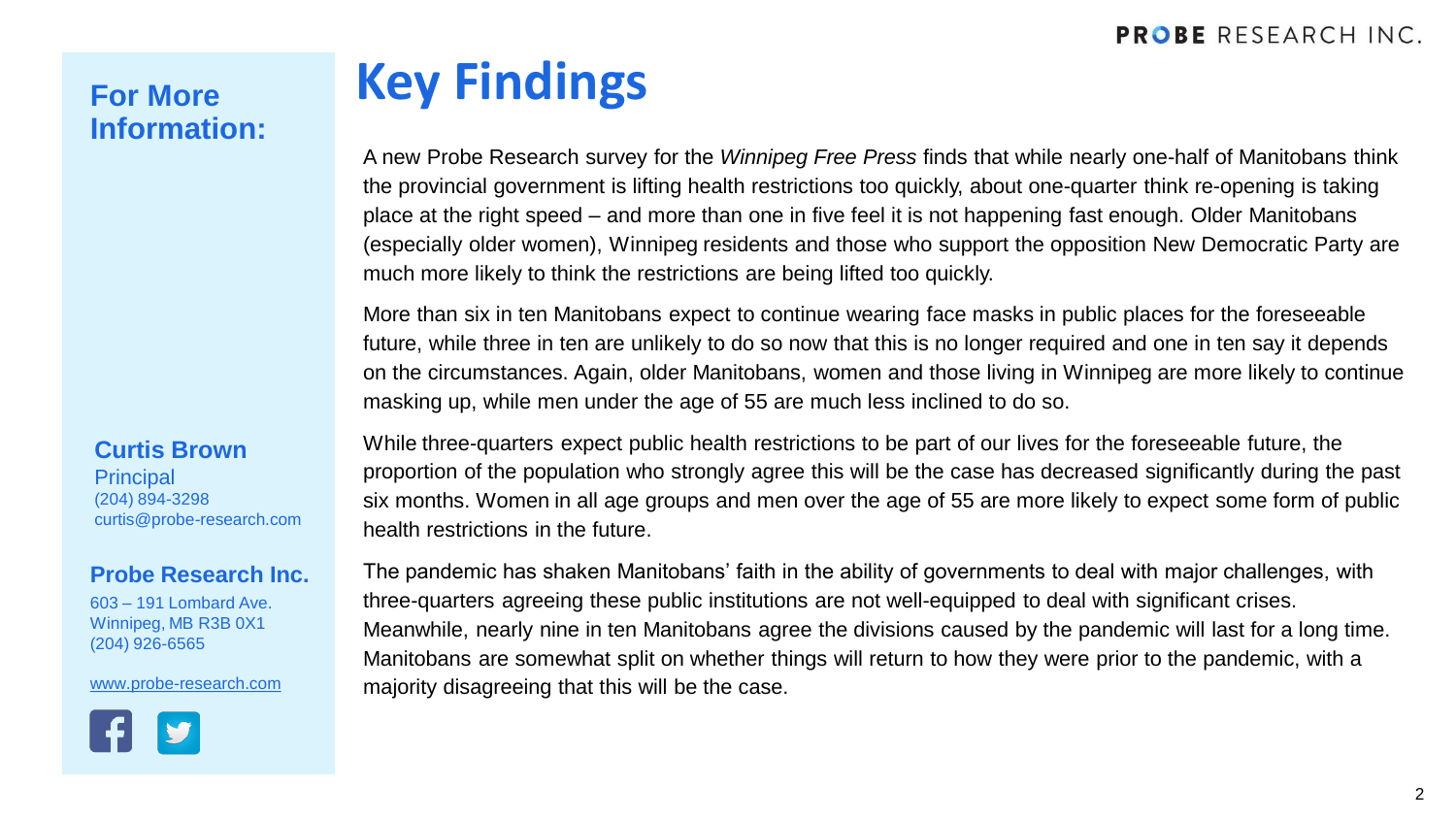

# **Key Findings (cont'd)**

The proportion of Manitobans touched directly by COVID-19 increased significantly during the spread of the Omicron variant in early 2022. Today, nearly four in ten are certain they have had COVID-19 (37%, up from 29% in January), with fewer than one in ten not knowing anyone who has had this virus. A majority of men between the ages of 18 and 34 say they have had COVID-19 at some point during the past two years, with younger adults and those with children (as well as those who are not fully vaccinated) much more likely to have experienced COVID-19 themselves.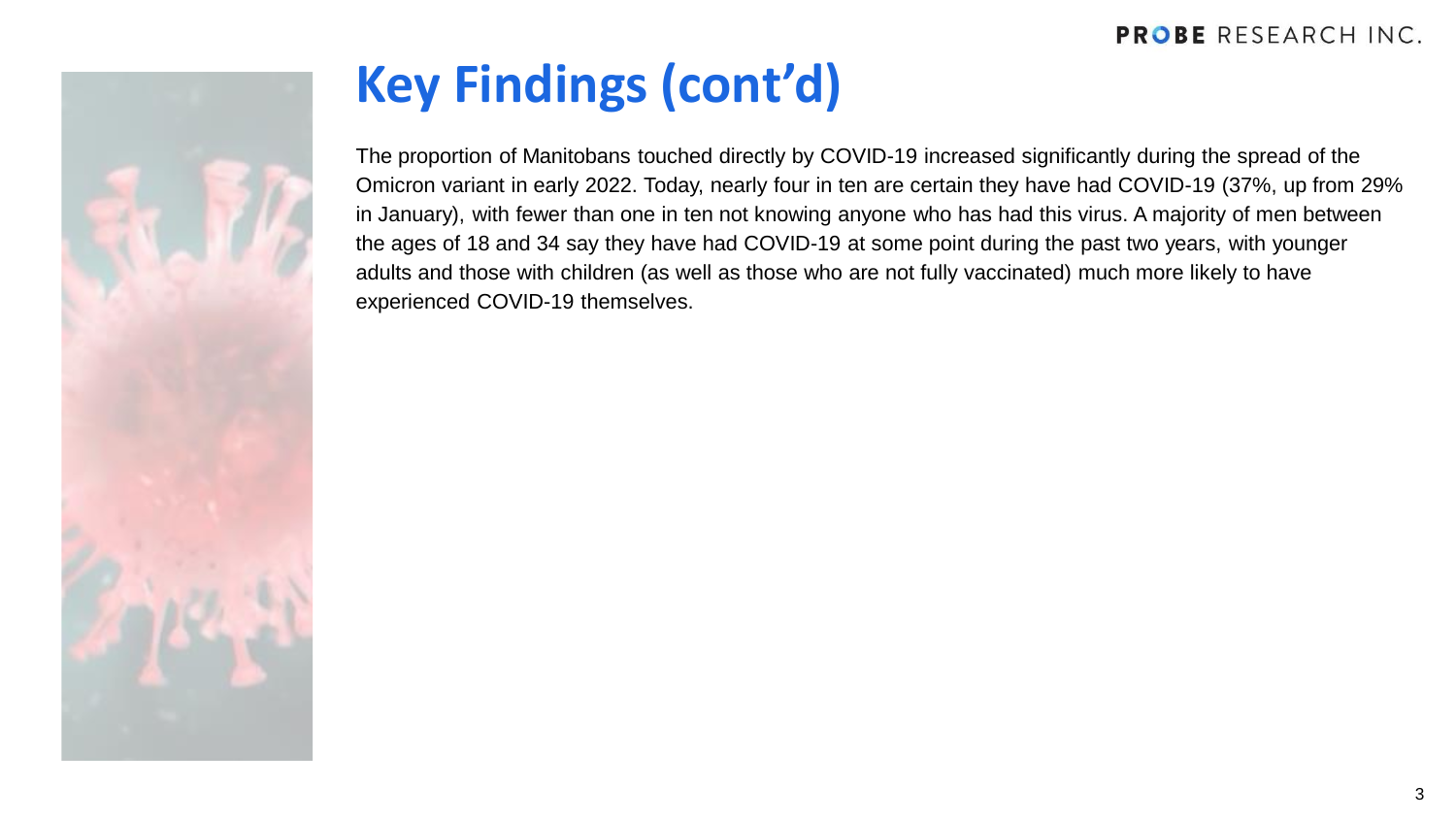# **Methodology About the Probe Research Omnibus**

For more than two decades, Probe Research Inc. has undertaken quarterly omnibus surveys of random and representative samples of Manitoba adults. These scientific telephone surveys have provided strategic and proprietary insights to hundreds of public, private and notfor-profit clients on a range of social, cultural and public policy topics. The Probe Research Omnibus Survey is the province's largest and most trusted general population survey.

### **Survey Instrument**

The survey instrument was designed by Probe Research in close consultation with the *Winnipeg Free Press.*

Probe Research surveyed a random and representative sampling of 1,000 adults residing in Manitoba between March 9 and 21, 2022.

With a sample of 1,000, one can say with 95 per cent certainty that the results are within  $\pm$  3.1 percentage points of what they would have been if the entire adult population of Manitoba had been surveyed. The margin of error is higher within each of the survey's population sub-groups.

The sample consists of 390 Manitobans randomly recruited via live-agent operator; 363 Manitobans randomly recruited via Interactive Voice Response (IVR) and 247 members of Probe Research's online panel. All respondents completed the survey on an online platform.

Modified random digit dialing, including both landline and wireless numbers, ensured all Manitoba adults had an equal opportunity to participate in this Probe Research survey.

Minor statistical weighting has been applied to this sample to ensure that age and gender characteristics properly reflect known attributes of the province's population. All data analysis was performed using SPSS statistical analysis software.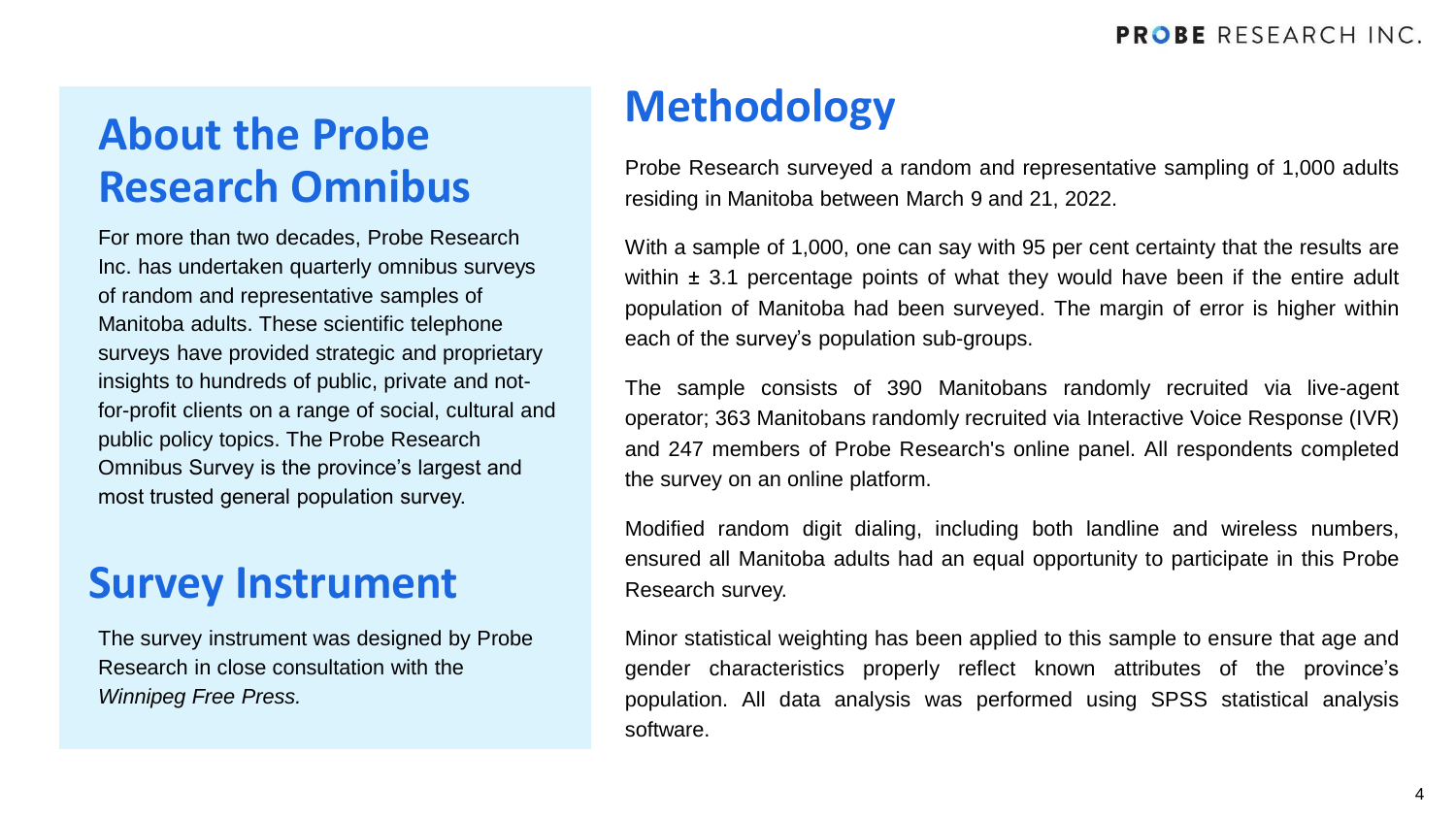### Speed of Government Lifting Health Restrictions

Nearly one-half feel restrictions are being lifted too quickly; one in five want restrictions lifted sooner



WFP1. The provincial government has announced that all COVID-19 related public health restrictions will be lifted this month. Would you say the provincial government is lifting *restrictions…*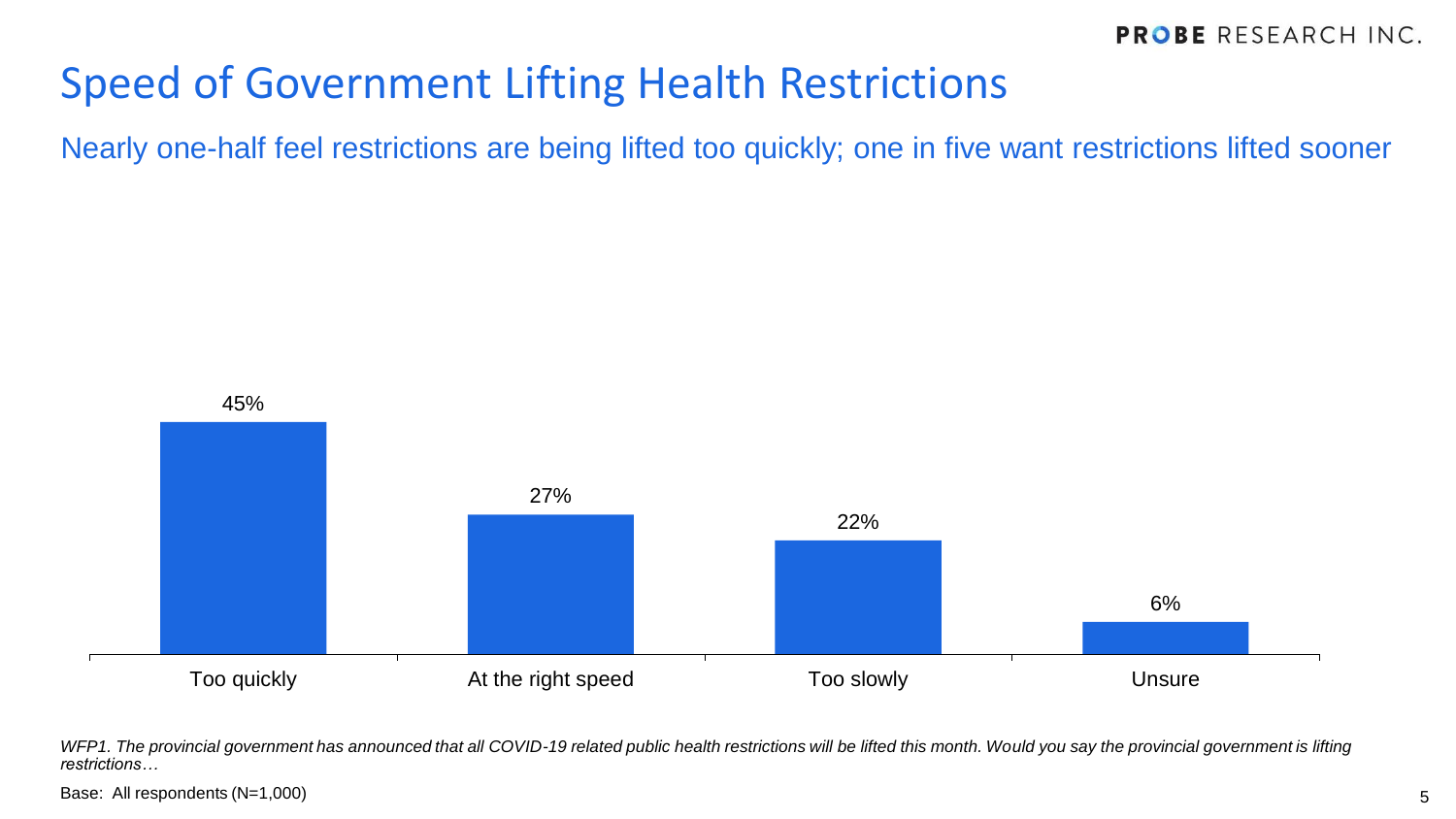### Views on Speed of Re-opening: By Subgroup

### Winnipeg residents, older Manitobans most likely to think restrictions being lifted too quickly



#### **% who believe restrictions are being lifted too quickly**

*WFP1. The provincial government has announced that all COVID-19 related public health restrictions will be lifted this month. Would you say the provincial government is lifting restrictions…*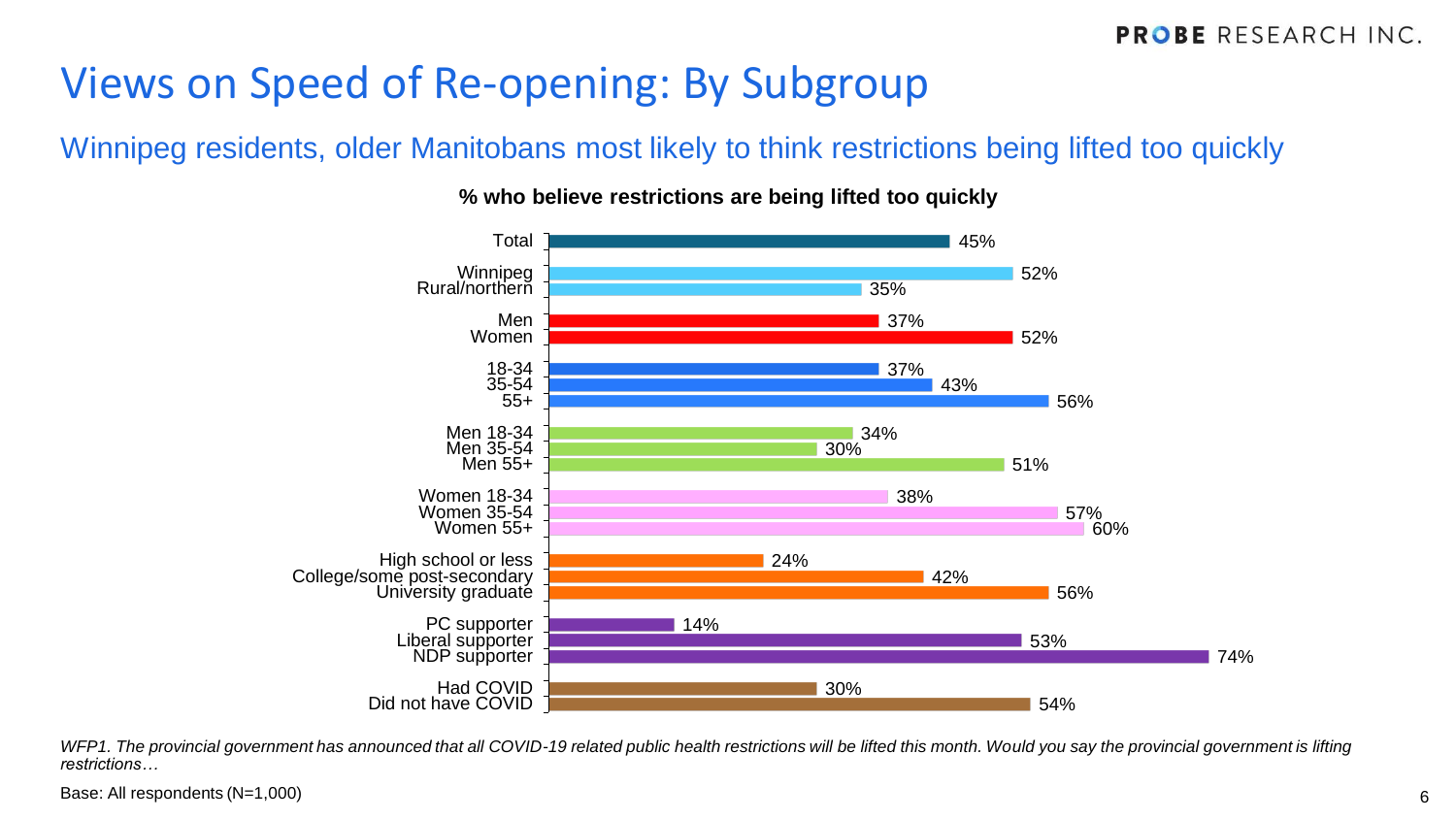### Likelihood of Wearing Face Masks in Public Spaces

More than six in ten will continue to wear a face mask, even if it is no longer required



*WFP2. Personally, how likely are you to continue wearing face masks in public spaces even if this is no longer required as part of public health restrictions?*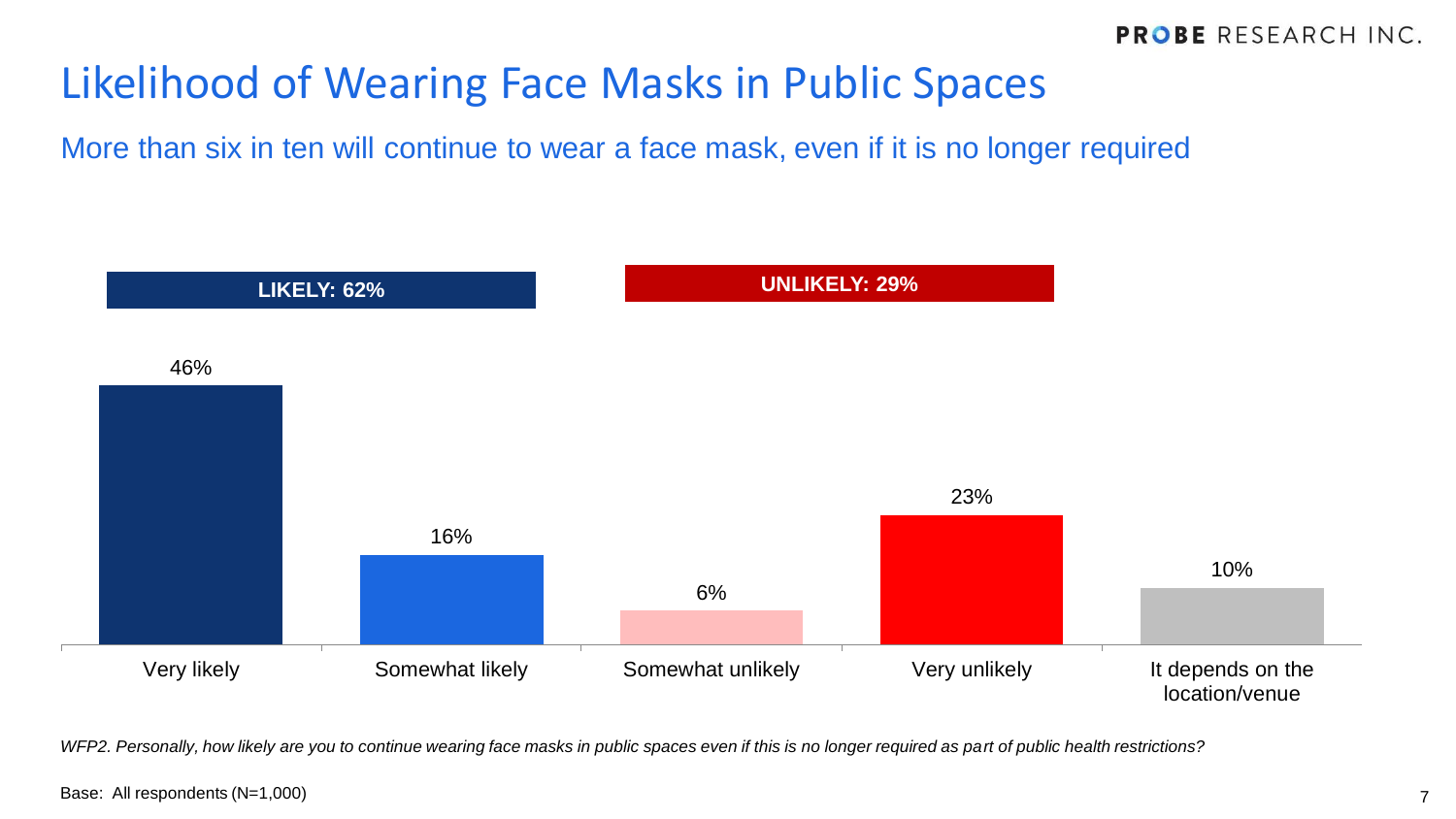### Likelihood of Wearing Face Masks in Public: By Subgroup

#### Younger adults, rural Manitobans less likely to continue masking up in public venues

**% who are very/somewhat likely to continue wearing face masks in public spaces**



*WFP2. Personally, how likely are you to continue wearing face masks in public spaces even if this is no longer required as part of public health restrictions?*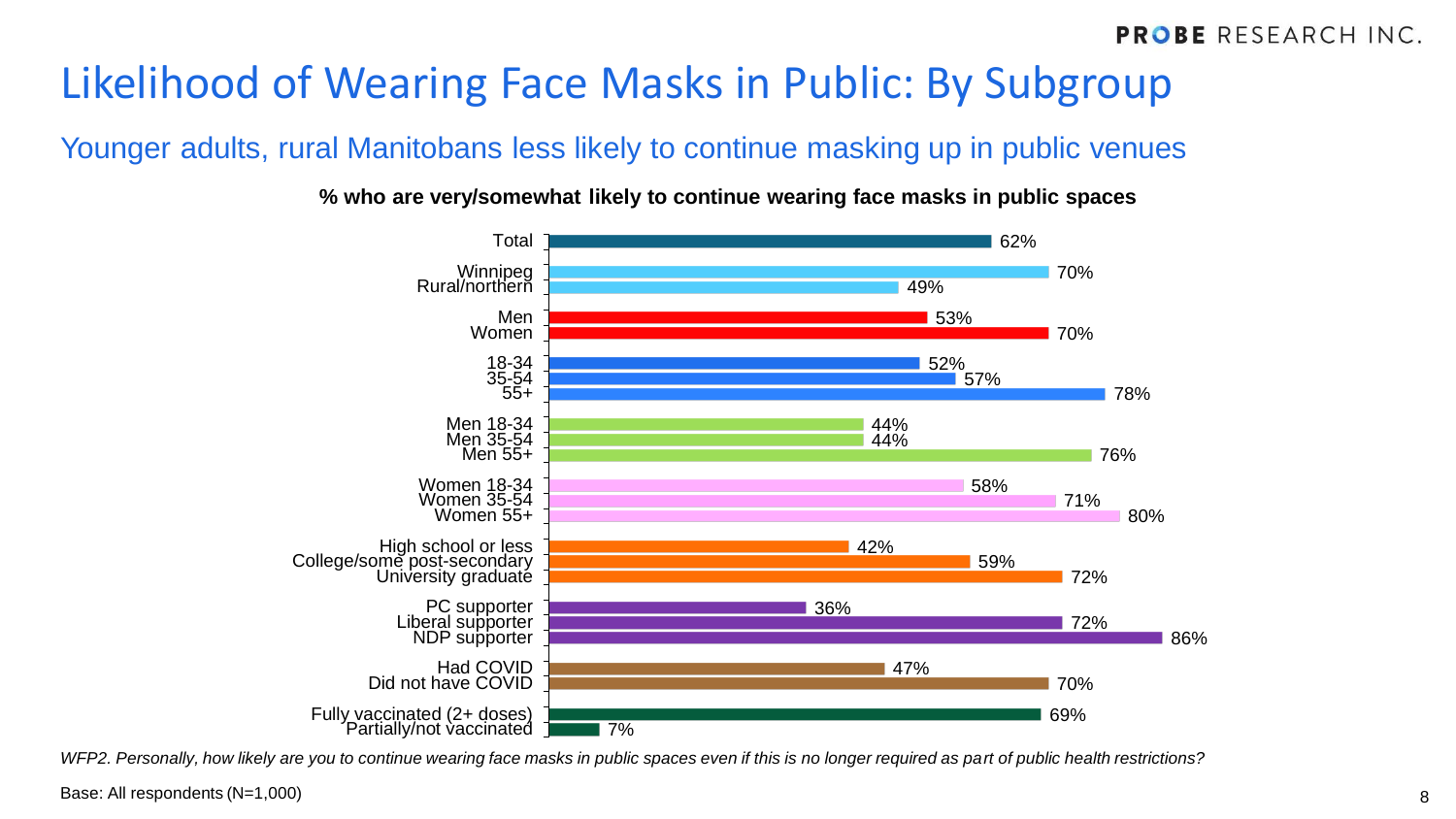### Views on Endurance of Public Health Restrictions

Only one in five now strongly agree public health restrictions will be an ongoing part of our lives



WFP3c. Please indicate if you agree or disagree with the following statements regarding COVID-19: we are going to be living with some degree of public health restrictions for the *foreseeable future.* Base: All respondents

(\*Probe Research custom Surveys among Manitoba adults)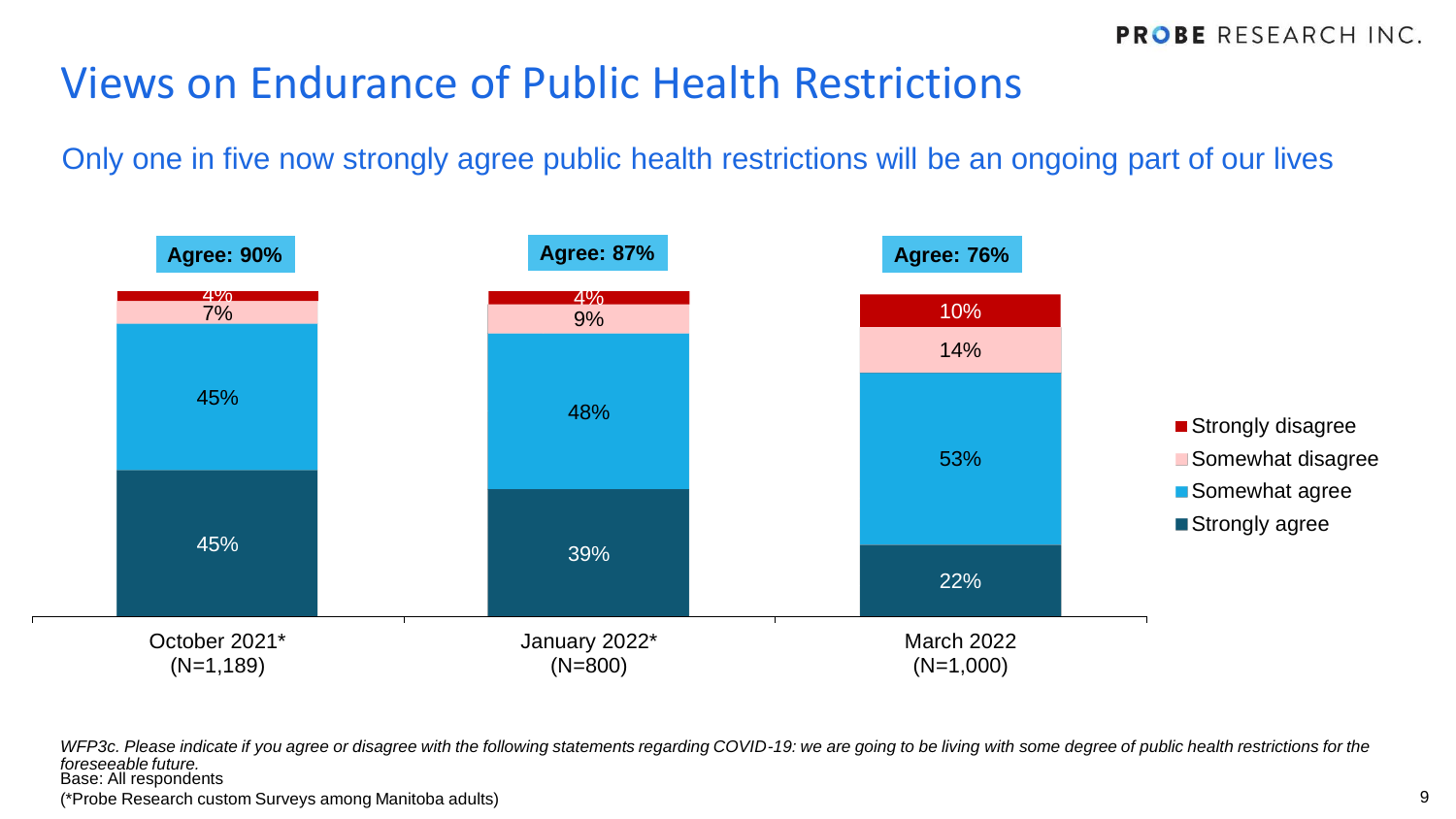## Views on Endurance of Public Health Restrictions: By Subgroup

### Younger adults, men and PC supporters less likely to agree public health restrictions will continue

**% who strongly/somewhat agree public health restrictions will continue**



*WFP3c. Please indicate if you agree or disagree with the following statements regarding COVID-19: We are going to be living with some degree of public health restrictions for the foreseeable future*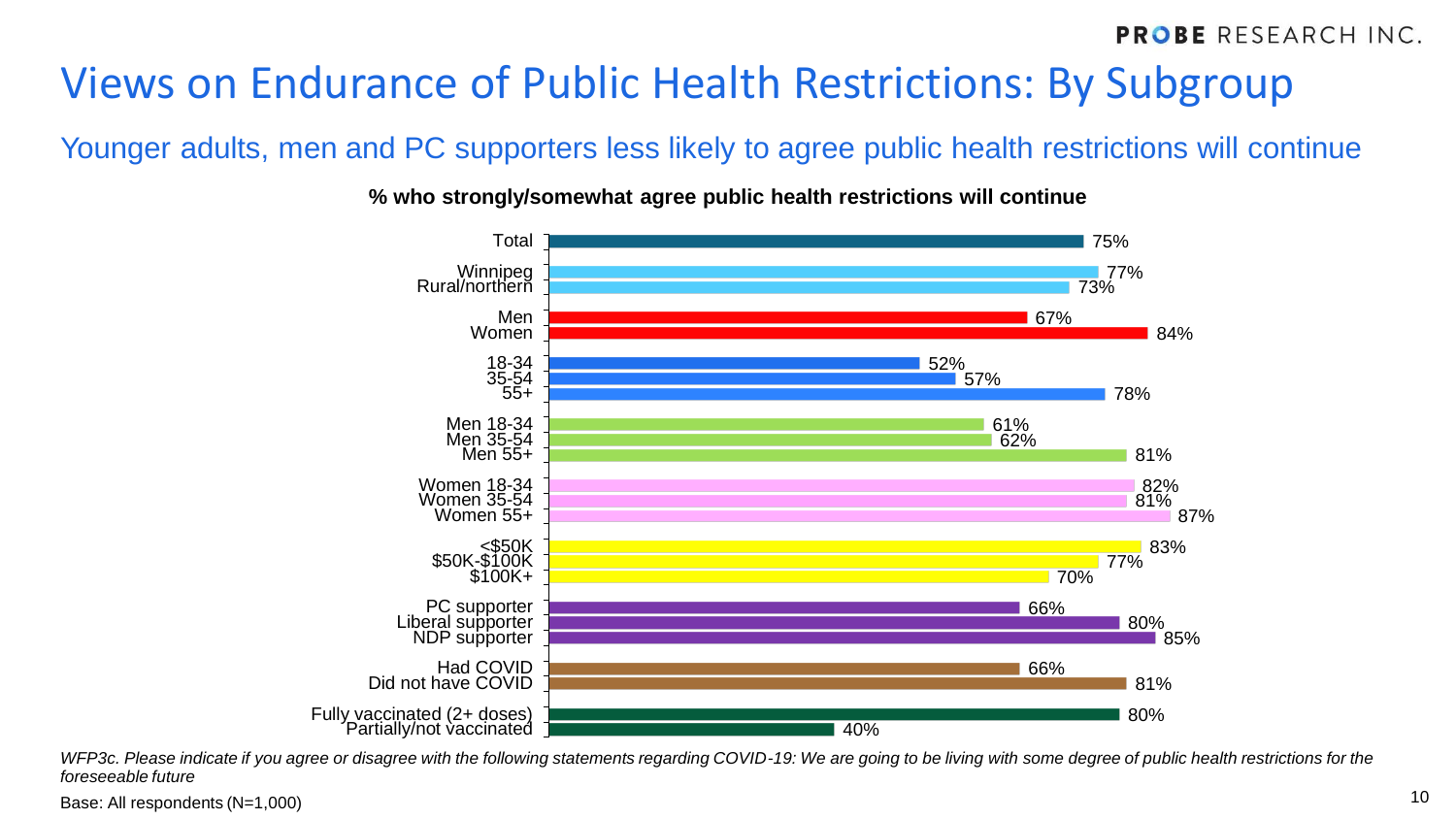### Views on Governments' Ability to Handle Major Challenges

Three-quarters believe COVID-19 showed governments are ill prepared to deal with crises



*WFP3b. Please indicate if you agree or disagree with the following statements regarding COVID-19: the COVID-19 pandemic proved our governments are not equipped to solve major challenges.*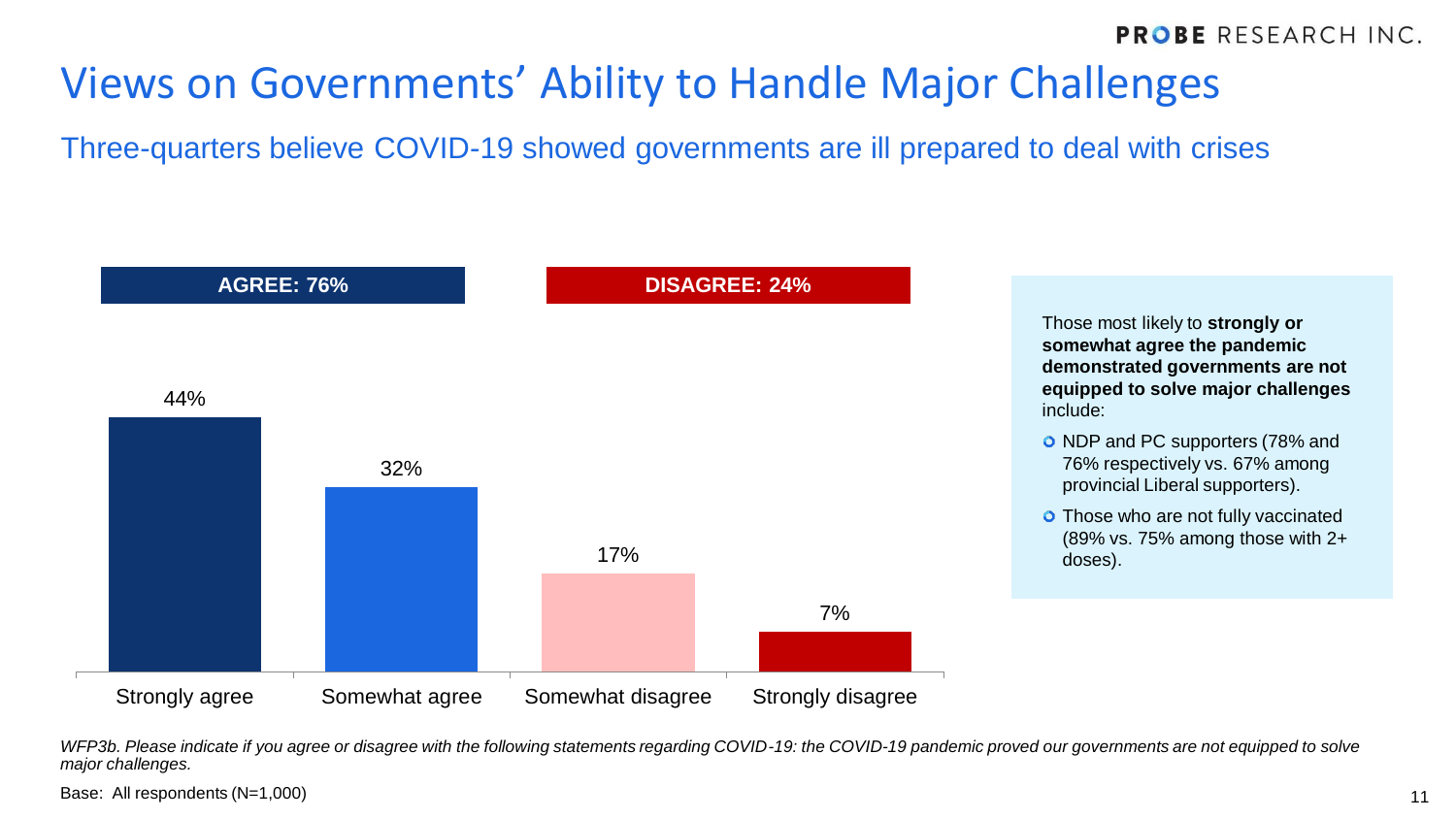### Will COVID-19 Cause Lasting Divisions?

Nearly nine in ten think societal tensions caused by the pandemic will last a long time



*WFP3a. Please indicate if you agree or disagree with the following statements regarding COVID-19: the divisions caused by the COVID-19 pandemic will last for a very long time.*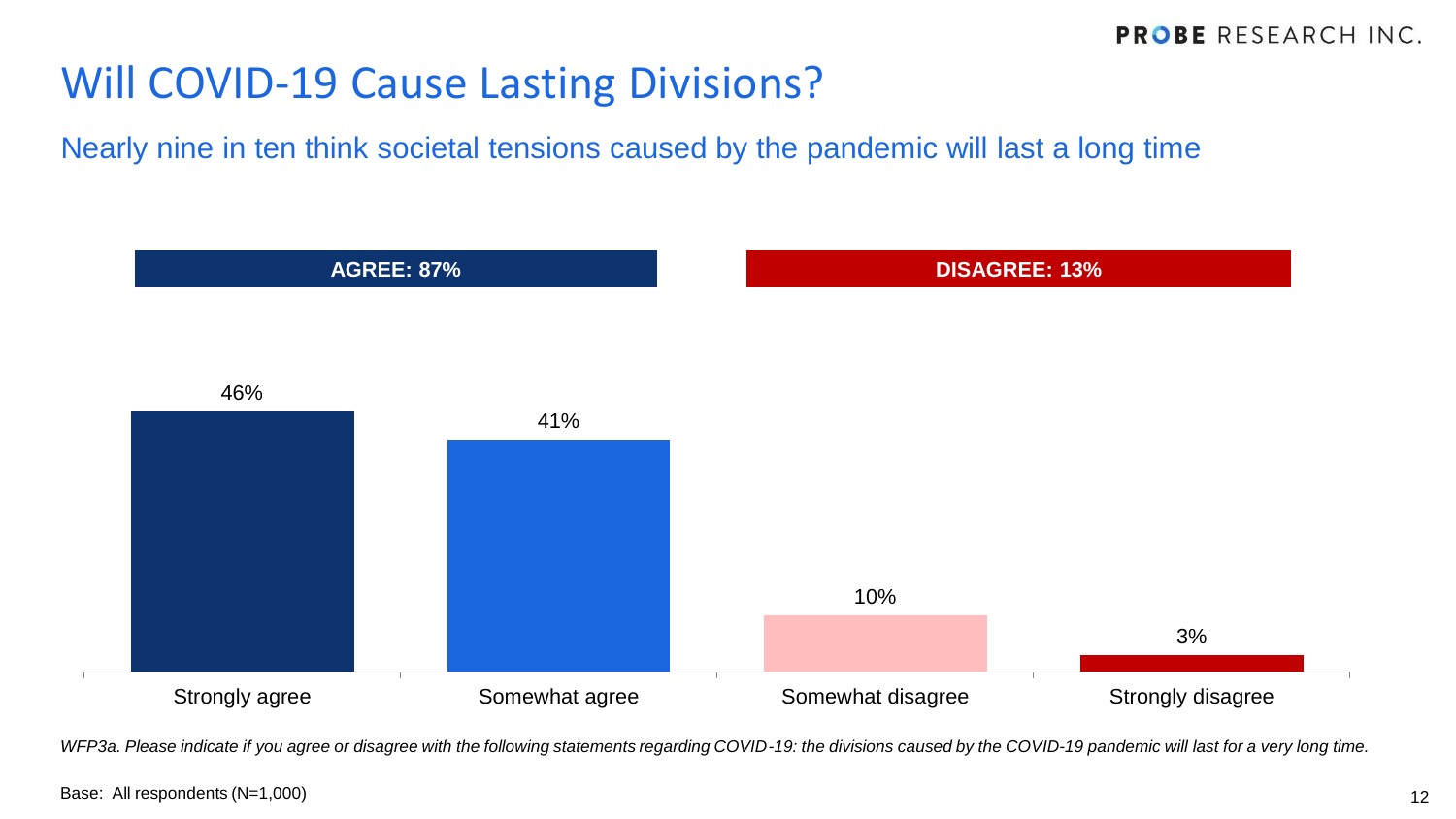### Will Things Return to How They Were Prior to the Pandemic?

#### Manitobans nearly split on their view of the future



**somewhat agree things will return to how they were pre-COVID** include:

- Younger adults (52% aged 18-34 vs. 41% among those aged 55+).
- O Men (52% vs. 41% among women).
- **O** Progressive Conservative and provincial Liberal supporters (59% and 50% vs. 36% among NDP supporters).

*WFP3d. Please indicate if you agree or disagree with the following statements regarding COVID-19: by and large, things are going to return to the way they were prior to the pandemic.*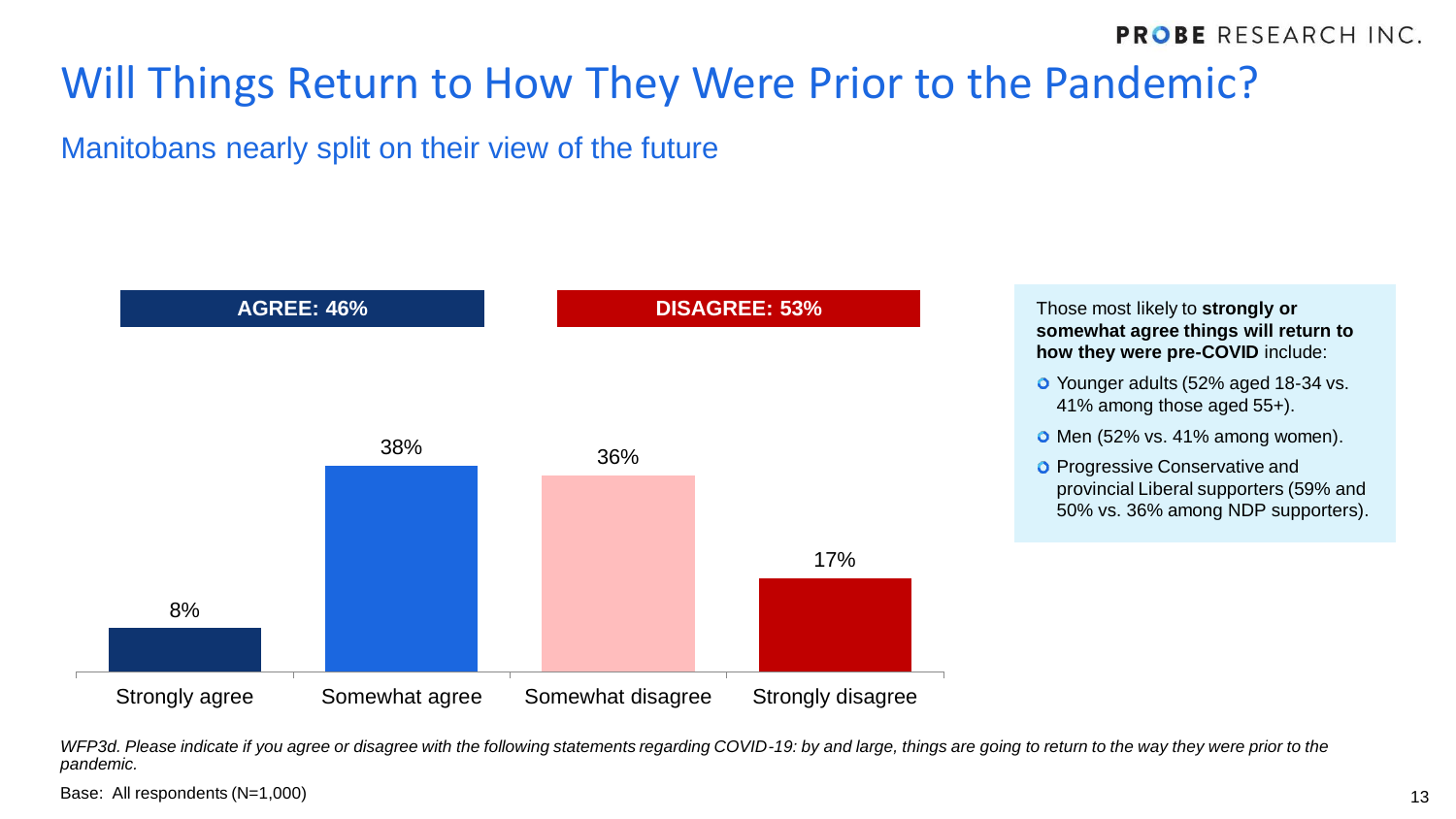### Personal Experience with COVID-19

#### Nearly four in ten Manitobans have likely had COVID-19 at some point



*Q5. Which of the following best describes your own personal experience with COVID-19?*

Base: All respondents

(\*Probe Research custom Survey among Manitoba adults)